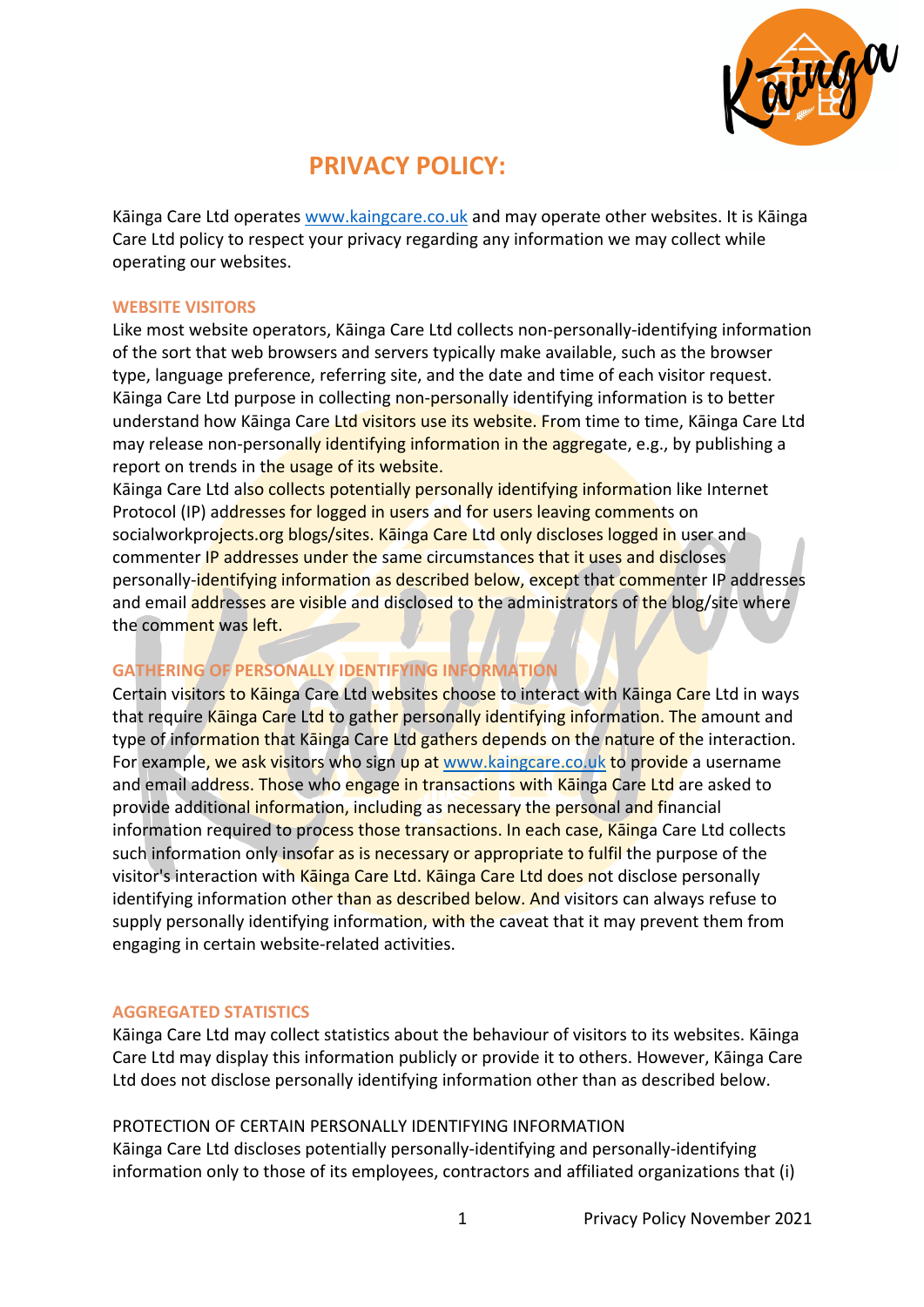

need to know that information in order to process it on Kāinga Care Ltd behalf or to provide services available at Kāinga Care Ltd websites, and (ii) that have agreed not to disclose it to others. Some of those employees, contractors and affiliated organizations may be located outside of your home country; by using Kāinga Care Ltd websites, you consent to the transfer of such information to them. Kāinga Care Ltd will not rent or sell potentially personally identifying and personally identifying information to anyone. Other than to its employees, contractors and affiliated organizations, as described above, Kāinga Care Ltd discloses potentially personally-identifying and personally-identifying information only in response to a subpoena, court order or other governmental request, or when Kāinga Care Ltd believes in good faith that disclosure is reasonably necessary to protect the property or rights of Kāinga Care Ltd, third parties or the public at large. If you are a registered user of an Kāinga Care Ltd website and have supplied your email address, Kāinga Care Ltd may occasionally send you an email to tell you about new features, solicit your feedback, or just keep you up to date with what's going on with Kāinga Care Ltd and our products. If you send us a request (for example via email or via one of our feedback mechanisms), we reserve the right to publish it in order to help us clarify or respond to your request or to help us support other users. Kainga Care Ltd takes all measures reasonably necessary to protect against the unauthorized access, use, alteration, or destruction of potentially personally identifying and personally identifying information.

## **COOKIES**

A cookie is a string of information that a website stores on a visitor's computer, and that the visitor's browser provides to the website each time the visitor returns. Kainga Care Ltd uses cookies to help Kāinga Care Ltd identify and track visitors, their usage of Kāinga Care Ltd website, and their website access preferences. Kainga Care Ltd visitors who do not wish to have cookies placed on their computers should set their browsers to refuse cookies before using Kāinga Care Ltd websites, with the drawback that certain features of Kāinga Care Ltd websites may not function properly without the aid of cookies.

## **BUSINESS TRANSFERS**

If Kainga Care Ltd, or substantially all of its assets, were acquired, or in the unlikely event that Kāinga Care Ltd goes out of business or enters bankruptcy, user information would be one of the assets that is transferred or acquired by a third party. You acknowledge that such transfers may occur, and that any acquirer of Kainga Care Ltd may continue to use your personal information as set forth in this policy.

#### **ADS**

Ads appearing on any of our websites may be delivered to users by advertising partners, who may set cookies. These cookies allow the ad server to recognize your computer each time they send you an online advertisement to compile information about you or others who use your computer. This information allows ad networks to, among other things, deliver targeted advertisements that they believe will be of most interest to you. This Privacy Policy covers the use of cookies by Kāinga Care Ltd and does not cover the use of cookies by any advertisers.

#### **PRIVACY POLICY CHANGES**